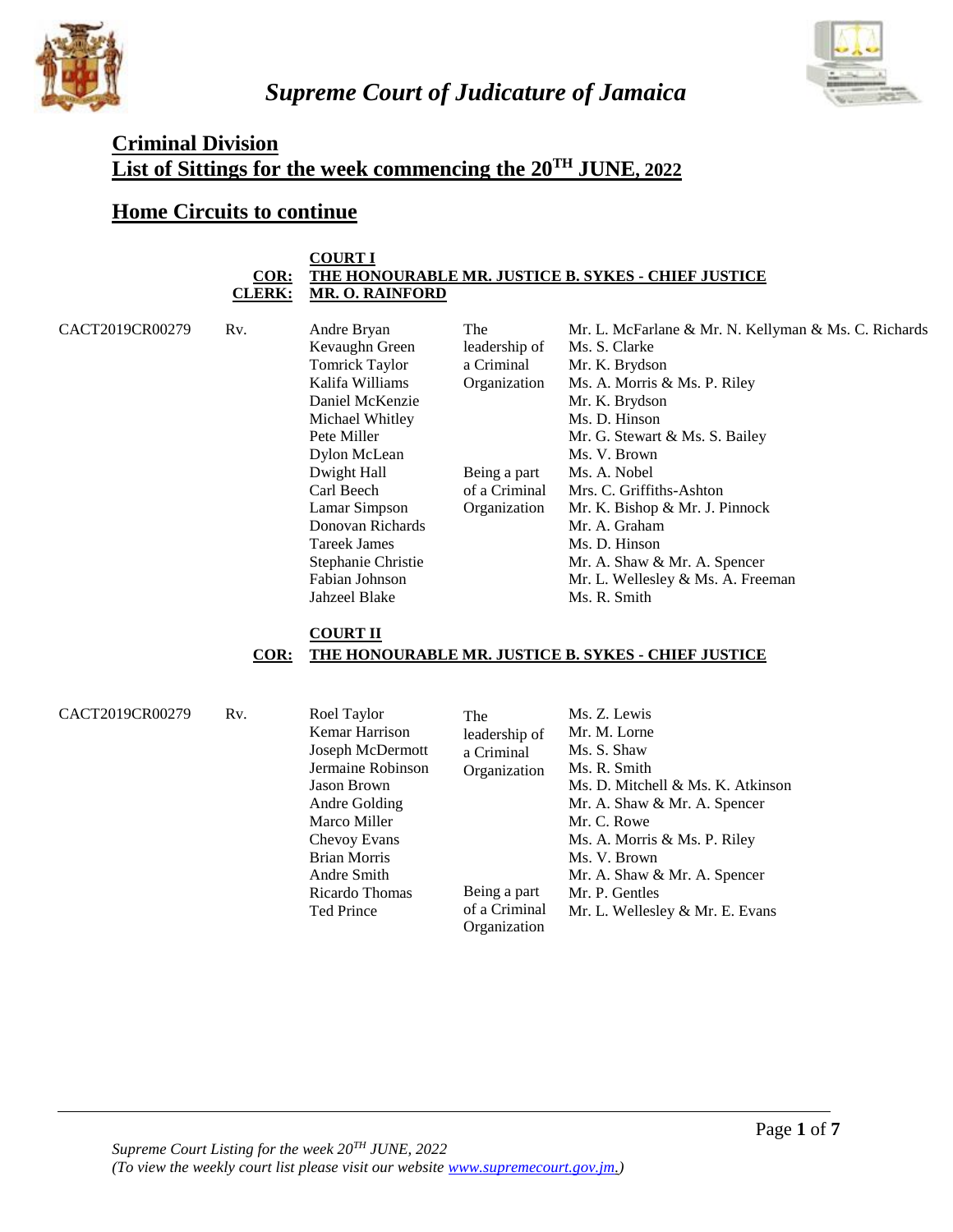**Counsel for the Crown: Mr. J. Taylor Q.C Senior Deputy Director of Public Prosecutions for the Director of Public Prosecutions** 

> **Miss. C. Thompson Senior Deputy Director of Public Prosecutions for the Director of Public Prosecutions**

> **Ms. S. Rowe Assistant Director of Public Prosecutions (Ag.) for the Director of Public Prosecutions**

**Mr. D. Green Crown Counsel (Ag.) for the Director of Public Prosecutions**

### **COURT III COR: THE HONOURABLE MR. JUSTICE L. PUSEY CLERK: MR. A. SOLTAU**

### **MONDAY 20TH JUNE, 2022**

| HCC 323/18(3)                                                                          | Rv. | Kenneth Pryce         | Murder       | Bail    | Ms. Sasha-Gay Shaw<br>Ms. J. Asher |
|----------------------------------------------------------------------------------------|-----|-----------------------|--------------|---------|------------------------------------|
| HCC 616/17(3)                                                                          | Rv. | <b>Tavear Edwards</b> | Murder       | Bail    | Mr. P. Peterkin                    |
| HCC 686/17(3)                                                                          | Rv. | Desmond Nixon         | Murder       | Custody | Ms. Z. Lewis                       |
| CACT2019CR00314<br><b>[TRANSFERRED FROM</b><br><b>CORONERS COURTI</b><br>[JUDGE ALONE] | Rv. | Richard Williams      | Manslaughter | Bail    | Mr. R. Smellie                     |

## **WEDNESDAY 22ND JUNE, 2022**

| <b>CACT2019CR00227</b>        | Rv. | Jason Bryan<br>Wayne Medley                    | Murder                                                                                          | Bail<br>Bail | Mr. C.J. Mitchell<br>Mr. P. Gentles |
|-------------------------------|-----|------------------------------------------------|-------------------------------------------------------------------------------------------------|--------------|-------------------------------------|
| <b>Counsel for the Crown:</b> |     | Ms. K-A. Pyke                                  | <b>Senior Deputy Director of Public Prosecutions</b><br>for the Director of Public Prosecutions |              |                                     |
|                               |     | Mrs. Y. Campbell-Taylor<br>Crown Counsel (Ag.) | for the Director of Public Prosecutions                                                         |              |                                     |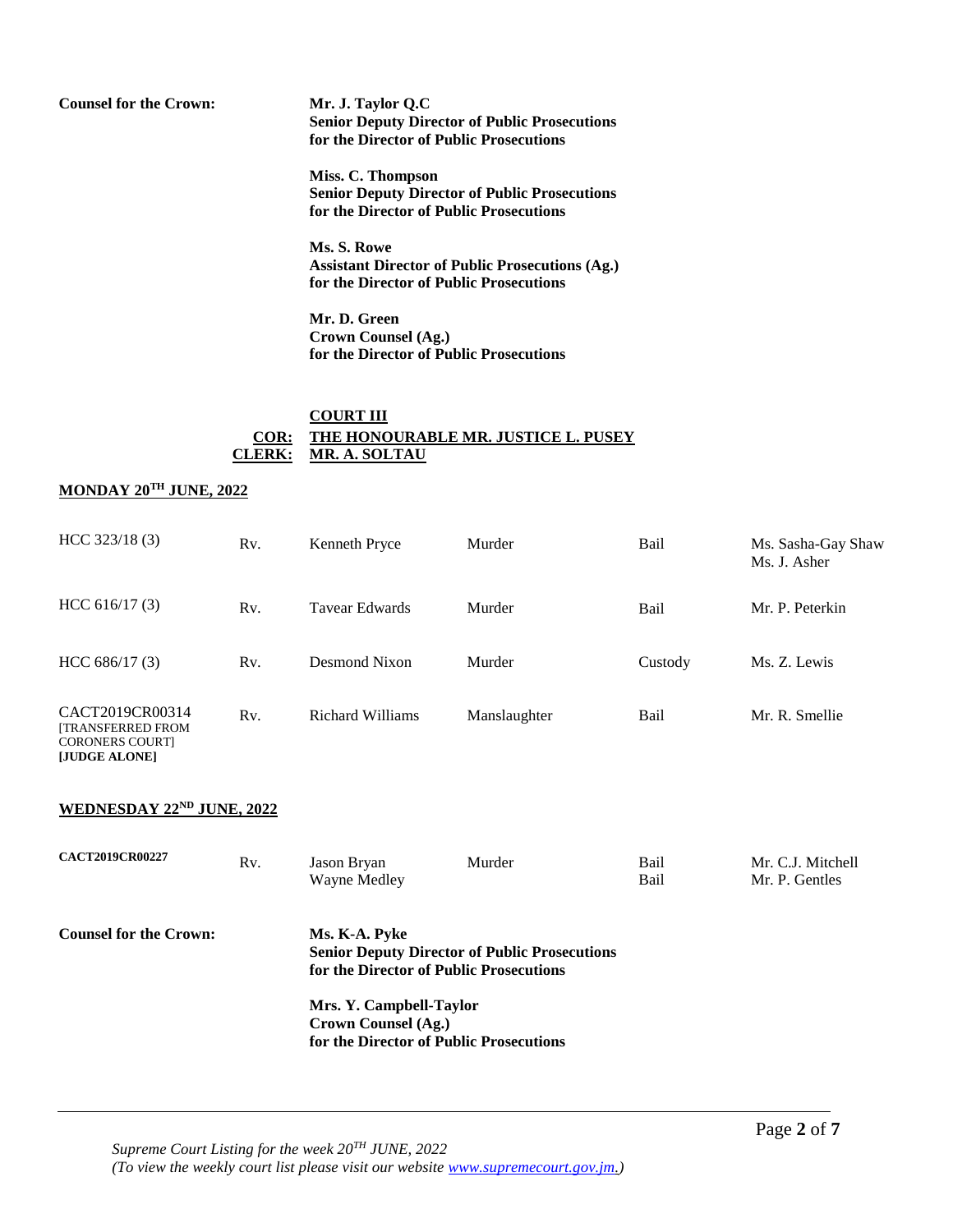#### **COURT IV (HOME CIRCUIT COURTS 6 & 8 CASES) COR: THE HONOURABLE MRS. JUSTICE S. BERTRAM-LINTON CLERK: MS. G. CARR**

### **MONDAY 20TH JUNE, 2022**

| HCC 32/17(1)                   | Rv.                              | Conroy Taylor                                                                                                     | Rape<br>Grievous Sexual Assault                                                      | Bail        | Mr. P. Bailey         |
|--------------------------------|----------------------------------|-------------------------------------------------------------------------------------------------------------------|--------------------------------------------------------------------------------------|-------------|-----------------------|
| CACT2019CR00339<br>[VOL. BILL] | Rv.                              | Kevin Palmer                                                                                                      | <b>Buggery</b><br>Gross Indecency                                                    | <b>Bail</b> | Ms. K. Whittaker      |
| <b>Counsel for the Crown:</b>  |                                  | Ms. D. Henriques<br><b>Assistant Director of Public Prosecutions</b><br>for the Director of Public Prosecutions   |                                                                                      |             |                       |
|                                | COR:<br><b>CLERK:</b>            | <b>COURT VIII</b><br><b>MS. M. KEATING</b>                                                                        | THE HONOURABLE MR. JUSTICE D. PALMER                                                 |             |                       |
| MONDAY 20TH JUNE, 2022         |                                  |                                                                                                                   |                                                                                      |             |                       |
| HCC 74/14 (2)                  | R <sub>v</sub> .                 | Maurice Nelson                                                                                                    | Murder                                                                               | Bail        | Mr. P. Champagnie Q.C |
| HCC 100/18 (1)                 | Rv.                              | <b>Omarley Francis</b>                                                                                            | Murder                                                                               | Bail        | Ms. M. Clarke         |
| CACT2020CR00004 (1)            | R <sub>v</sub> .                 | <b>Oshane Phipps</b>                                                                                              | Murder                                                                               | Custody     | Ms. T. Harris         |
| <b>Counsel for the Crown:</b>  |                                  | Mrs. K. Dell Williams<br><b>Deputy Director of Public Prosecutions</b><br>for the Director of Public Prosecutions |                                                                                      |             |                       |
|                                | $COR$ :<br>CPO:<br><b>CLERK:</b> | <b>COURT V</b><br><b>MR. D. DAVIS</b><br><b>MR. K. REID</b><br><b>MRS. R. ROWE-LESLIE</b>                         | <b>CRIMINAL CASE MANAGEMENT COURT</b><br>THE HONOURABLE MRS. JUSTICE V. GRAHAM-ALLEN |             |                       |
| MONDAY 20TH JUNE, 2022         |                                  |                                                                                                                   |                                                                                      |             |                       |
| TUESDAY 21ST JUNE, 2022        |                                  |                                                                                                                   |                                                                                      |             |                       |

#### **WEDNESDAY 22ND JUNE, 2022**

## **THURSDAY 23RD JUNE, 2022**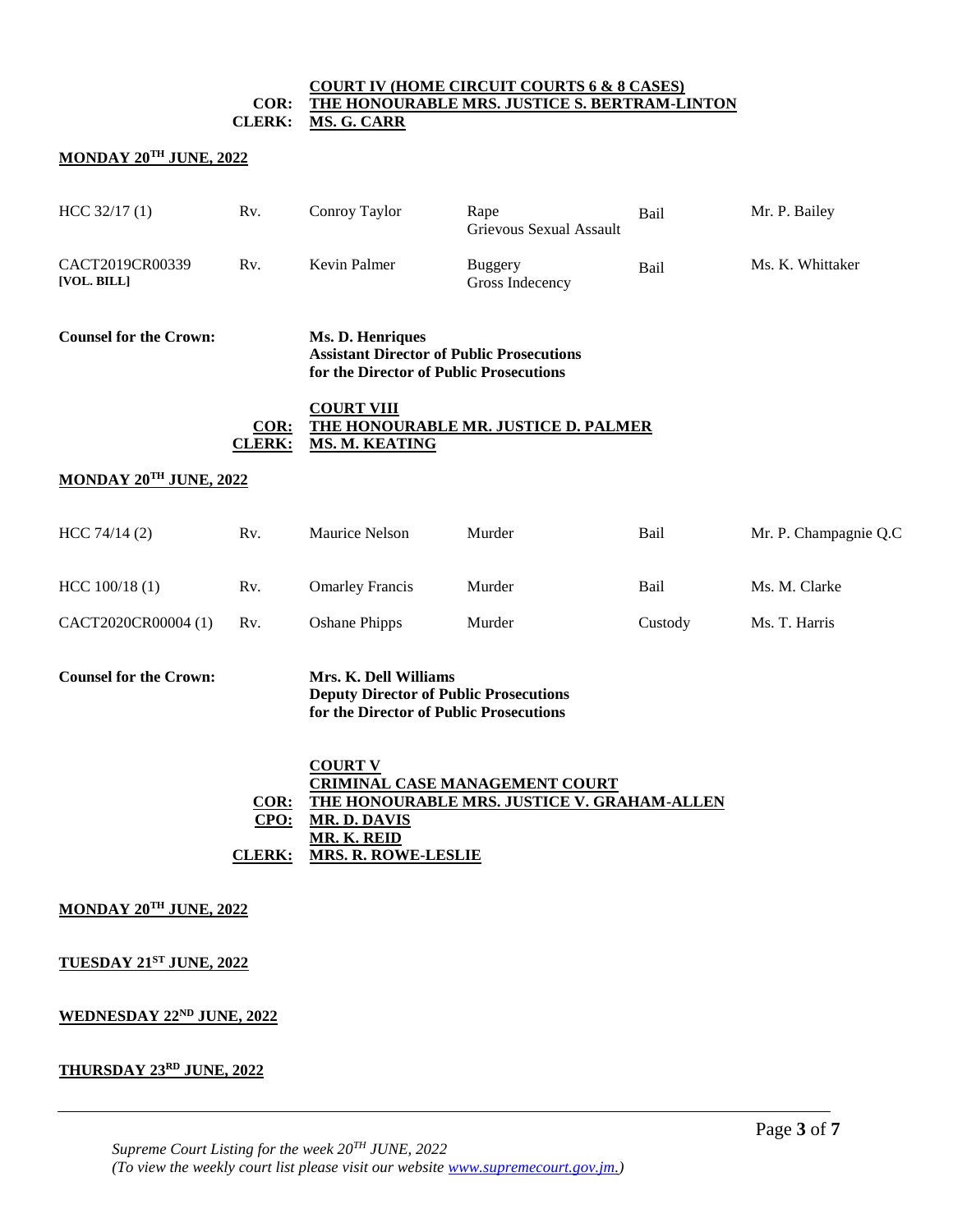### **FRIDAY 24TH JUNE, 2022**

### **OTHER CIRCUITS TO CONTINUE**

| WESTMORELAND<br><b>ST. CATHERINE</b><br><b>TRELAWNY</b><br><b>PORTLAND</b> | COR:<br><u>COR:</u><br>COR:<br>COR: | THE HONOURABLE MR. JUSTICE C. DAYE<br>THE HONOURABLE MR. JUSTICE B. MORRISON<br>THE HONOURABLE MS. JUSTICE J. PUSEY<br>THE HONOURABLE MS. JUSTICE Y. BROWN |
|----------------------------------------------------------------------------|-------------------------------------|------------------------------------------------------------------------------------------------------------------------------------------------------------|
| <b>REGIONAL GUN COURT</b>                                                  | COR:                                | THE HONOURABLE MR. JUSTICE M. GAYLE                                                                                                                        |
|                                                                            | COR:                                | <b>GUN COURT I</b><br>THE HONOURABLE MRS. JUSTICE C. TIE-POWELL                                                                                            |
|                                                                            | COR:                                | <b>GUN COURT II</b><br>THE HONOURABLE MRS. JUSTICE L. SHELLY-WILLIAMS                                                                                      |
|                                                                            | COR:                                | <b>COURT VI</b><br><b>GUN COURT (CASE MANAGEMENT)</b><br>THE HONOURABLE MRS. JUSTICE A. LAWRENCE-GRAINGER (Ag.)                                            |
|                                                                            | COR:                                | <b>COURT VII</b><br><b>GUN COURT</b><br>THE HONOURABLE MS. JUSTICE C. WILTSHIRE                                                                            |

#### **GUN COURT I**

# **COR: THE HONOURABLE MRS. JUSTICE C. TIE-POWELL CLERK: MR. K. MOORE**

### **MONDAY 20TH JUNE, 2022**

| CAHC2021GC00104         | Regina | V | Dujon Pitter<br>(Mr. P. Champagnie Q.C) | Illegal Possession of Firearm                                                                    |
|-------------------------|--------|---|-----------------------------------------|--------------------------------------------------------------------------------------------------|
| CAHC2022GC00080         | Regina | V | David Grant<br>(Mr. L. Wellesley)       | Illegal Possession of Firearm<br><b>Illegal Possession of Ammunition</b><br>Wounding with Intent |
| CAHC2022GC00035         | Regina | V | Tafari Gayle<br>(Ms. D. Jobson)         | Illegal Possession of Firearm<br><b>Illegal Possession of Ammunition</b><br>Wounding with Intent |
| TUESDAY 21ST JUNE, 2022 |        |   |                                         |                                                                                                  |
| CAHC2021GC00267         | Regina | V | Damion Davis<br>(Ms. D. Mitchell)       | Illegal Possession of Firearm<br><b>Illegal Possession of Ammunition</b><br>Wounding with Intent |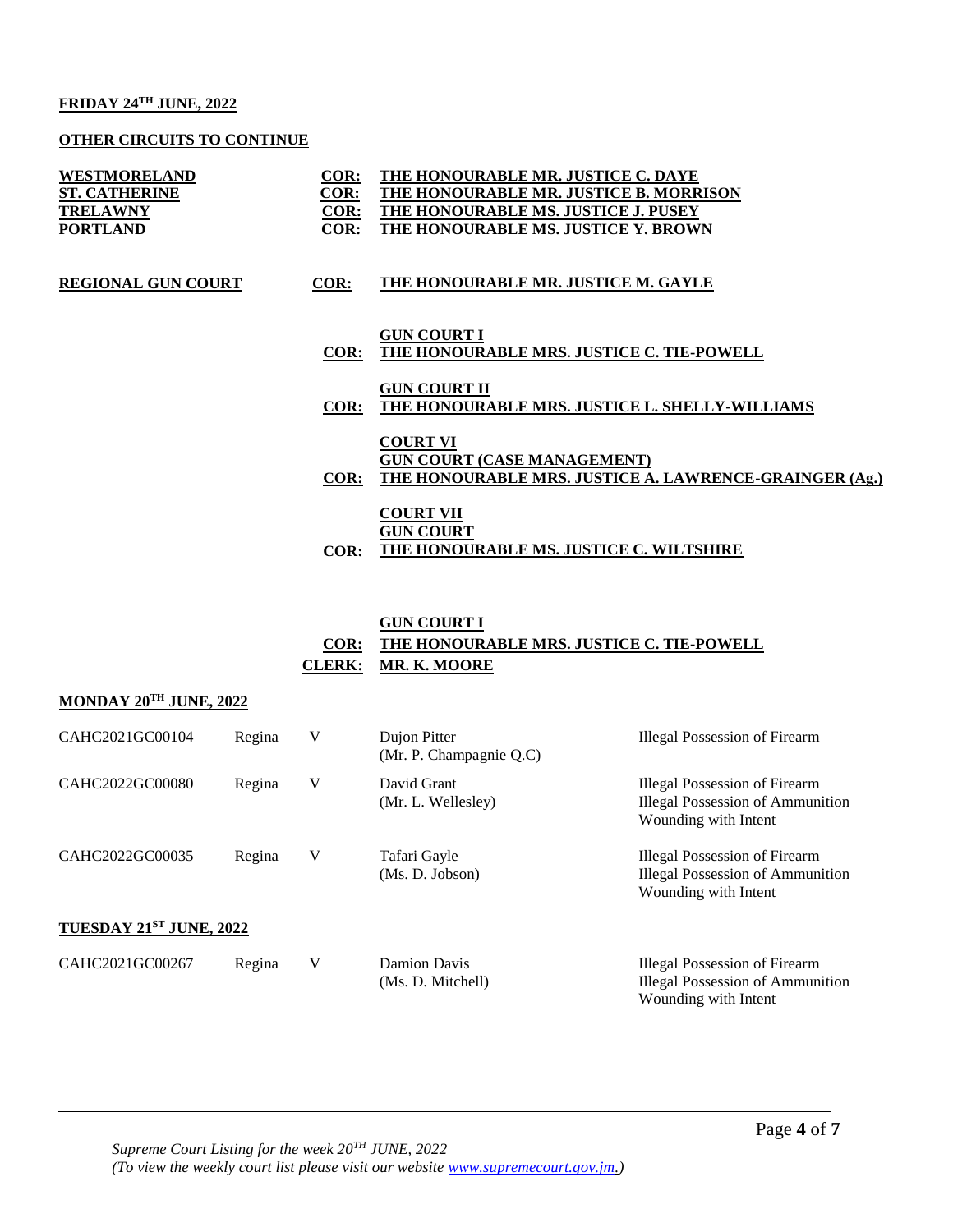| CAHC2021GC00139           | Regina | V | <b>Tyreek Bennett</b><br>(Ms.T. Harris)                                 | <b>Illegal Possession of Firearm</b><br>Shooting with Intent                                     |
|---------------------------|--------|---|-------------------------------------------------------------------------|--------------------------------------------------------------------------------------------------|
| WEDNESDAY 22ND JUNE, 2022 |        |   |                                                                         |                                                                                                  |
| CAHC2021GC00157           | Regina | V | Malike Johnson<br>Michael Gordon<br>(Mr. P. Gentles)<br>(Ms. A. Morris) | Illegal Possession of Firearm<br><b>Illegal Possession of Ammunition</b><br>Wounding with Intent |
| CAHC2020GC00008           | Regina | V | Andray Dixon<br>(Mr. Earl Hamilton)                                     | Illegal Possession of Firearm<br>Wounding with Intent                                            |
| CAHC2021GC00124           | Regina | V | Devon Campbell<br>(Mr. P. Rogers)                                       | Illegal Possession of Firearm<br>Shooting with Intent                                            |

| <b>Counsel for the Crown:</b> | Mrs. N. Young Shand                     |
|-------------------------------|-----------------------------------------|
|                               | <b>Crown Counsel</b>                    |
|                               | for the Director of Public Prosecutions |

## **GUN COURT II COR: THE HONOURABLE MRS. JUSTICE L. SHELLY-WILLIAMS CLERK: MR. A. HIBBERT**

# **MONDAY 20TH JUNE, 2022**

| CAHC2021GC00122                    | Regina | V | Shawn Hutchinson<br>(Mrs. Allen Brown)                                                                                        | <b>Illegal Possession of Firearm</b>                                                                                            |
|------------------------------------|--------|---|-------------------------------------------------------------------------------------------------------------------------------|---------------------------------------------------------------------------------------------------------------------------------|
| CAHC2021GC00212                    | Regina | V | <b>Jason Paulwell</b><br>(Ms. D. Jobson)                                                                                      | <b>Illegal Possession of Firearm</b><br><b>Illegal Possession of Ammunition</b><br>Shooting with Intent<br>Wounding with Intent |
| CAHC2020GC00450<br>CAHC2019GC00377 | Regina | V | Romaine McDonald<br>Jermaine Young<br><b>Cavette Henry</b><br>(Mr. F. Halliburton)<br>(Mr. L. Sheckleford)<br>(Ms. M. Clarke) | <b>Illegal Possession of Firearm</b><br>Wounding with Intent                                                                    |
| CAHC2019GC00011                    | Regina | V | Dwayne Singh<br>(Mr. K. Robinson)<br>Leon Grant<br>(Mr. K. Robinson)                                                          | <b>Illegal Possession of Firearm</b><br>Robbery with Aggravation<br><b>Unlawful Wounding</b>                                    |
| TUESDAY 21ST JUNE, 2022            |        |   |                                                                                                                               |                                                                                                                                 |
| CAHC2022GC00064                    | Regina | V | Oshane Bryan<br>(Mr. J. P. Hamilton)                                                                                          | <b>Illegal Possession of Firearm</b><br>Shooting with Intent                                                                    |
| CAHC2021GC00278                    | Regina | V | Roxroy Rowe<br>(Mr. P. Peterkin)                                                                                              | <b>Illegal Possession of Firearm</b><br>Shooting with Intent                                                                    |

#### **WEDNESDAY 22ND JUNE, 2022**

*Supreme Court Listing for the week 20TH JUNE, 2022 (To view the weekly court list please visit our website [www.supremecourt.gov.jm.](http://www.supremecourt.gov.jm/))*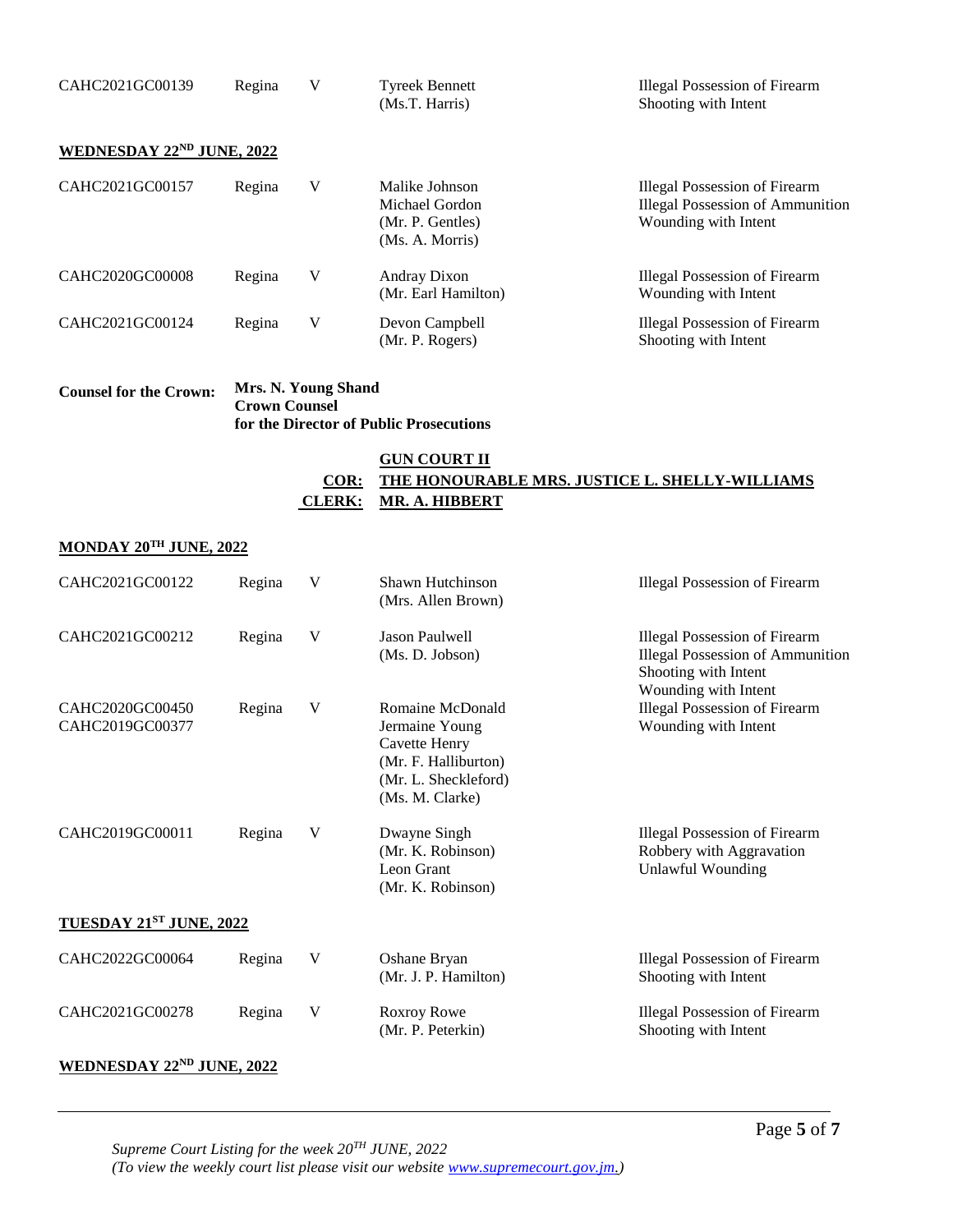| CAHC2021GC00269 | Regina | Zico Biggs<br>(Mr. A. Shaw)      | Illegal Possession of Firearm<br>Robbery with Aggravation |
|-----------------|--------|----------------------------------|-----------------------------------------------------------|
| CAHC2021GC00412 | Regina | Tavon Grant<br>(Mr. N. Kellyman) | Illegal Possession of Firearm<br>Wounding with Intent     |

**Counsel for the Crown: Ms. C. Larmond Crown Counsel for the Director of Public Prosecutions**

#### **COURT VI GUN COURT (CASE MANAGEMENT) COR: THE HONOURABLE MRS. JUSTICE A. LAWRENCE-GRAINGER (Ag.) CLERK: MR. F. WILLIAMS**

#### **MONDAY 20TH JUNE, 2022**

**TUESDAY 21ST JUNE, 2022**

#### **WEDNESDAY 22ND JUNE, 2022**

#### **THURSDAY 23RD JUNE, 2022**

#### **FRIDAY 24TH JUNE, 2022**

|      | <b>COURT VII</b>                        |
|------|-----------------------------------------|
| COR: | THE HONOURABLE MS. JUSTICE C. WILTSHIRE |
|      | CLERK: MS. A. SCUDDER                   |

### **MONDAY 20TH JUNE, 2022**

| CAHC2021GC00284           | Regina | V | Lennard Campbell<br>(Ms. A. Morris)          | <b>Illegal Possession of Firearm</b><br>Assault at Common Law            |
|---------------------------|--------|---|----------------------------------------------|--------------------------------------------------------------------------|
| CAHC2021GC00229           | Regina | V | <b>Carlington Esson</b><br>(Ms. S. Robinson) | Illegal Possession of Firearm<br><b>Illegal Possession of Ammunition</b> |
| TUESDAY 21ST JUNE, 2022   |        |   |                                              |                                                                          |
| CAHC2021GC00426           | Regina | V | Michael Luke<br>(Ms. P. Riley)               | Illegal Possession of Firearm<br><b>Assault at Common Law</b>            |
| CAHC2021GC00135           | Regina | V | Christopher McDonald<br>(Ms. A. Grant)       | Illegal Possession of Firearm<br><b>Assault at Common Law</b>            |
| WEDNESDAY 22ND JUNE, 2022 |        |   |                                              |                                                                          |
| CAHC2021GC00343           | Regina | V | George King<br>(Ms. O. Plummer)              | Illegal Possession of Firearm<br><b>Illegal Possession of Ammunition</b> |